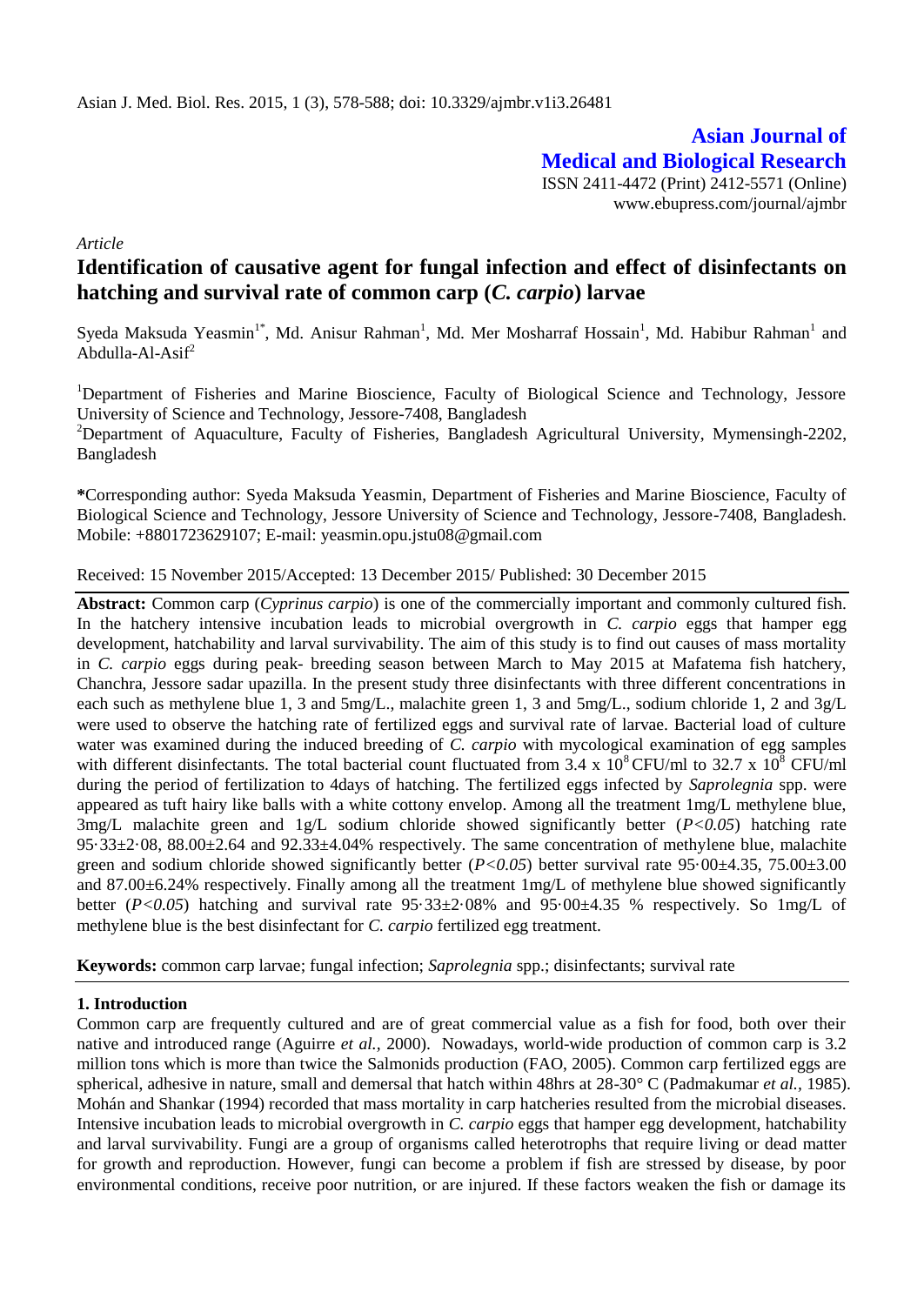tissue, fungus can infest the fish. All fungi produce spores--and it is these spores which readily spread disease. The three most common fungal diseases are Saprolegniasis, Branchiomycosis, and Ichthyophonus. Saprolegniasis is a fungal disease of fish and fish eggs most commonly caused by the *Saprolegnia* species called "water molds." Poor water quality (for example, water with low circulation, low dissolved oxygen, or high ammonia) and high organic loads, including the presence of dead eggs, are often associated with *Saprolegnia* spp.infections. Saprolegniasis is often first noticed by observing fluffy tufts of cotton-like material colored white to shades of grey and brown on the fish eggs. These bacterial strains consumed oxygen and/or produce toxic metabolites which lead to mass mortalities of fish eggs (Bergh *et al.,* 1990).The bacteria as *Flavobacterium* spp., *Pseudomonas* spp., *Aeromonas* spp. and *Vibrio* spp. are easily to colonize and developed within hours after fertilization which mainly returned to water bacterial composition (Hansen and Olafsen, 1989; Madsen *et al*., 2005). Up till now, the effect of the total bacterial population in closed common carp production system in Bangladesh is ignored although; it has a vital role in the breeding operation. Changes and deterioration in the aquatic environment cause most of the bacterial disease encountered and environmental effects give rise to many other adverse culture conditions. Different types of disinfectants such as methylene blue, malachite green, sodium chloride are used for carp fish egg treatment to increase hatching rate and survival rate. The therapeutic action of methylene blue on bacteria and other parasites is probably due to its binding effect with cytoplasmic structures within the cell and also its interference with oxidation-reduction processes. It is also used in a single application as an indeterminate bath at 3 ppm. Methylene blue is also effective against superficial fungal infections of fishes. Eggs of *C. carpio* have been treated prophylactically with malachite green to prevent fungal infection. Malachite green is mostly common used as disinfectant for fish eggs as a dip or flush. It has been used in controlling bacteria, fungi, protozoans and monogenetic trematodes on eggs, fry and adult fish (Herwig 1979). Sodium chloride is considered as a safe, common substance which has antimicrobial properties (Kitancharoen*et al.,* 1997). Salt treatment at 20 ppt for 60 minutes was the best to prevent mortality amongst salmon eggs (Edgell *et al.,* 1993). Kitancharoen *et al.,* (1997) used sodium chloride at 20 ppt for 60 minutes two times a week to treat rainbow trout eggs against saprolegniosis and yielded a hatching rate of 46.0 %. The main objectives of this study were to determine the bacterial load before and after the disinfection treatment, identify the causative agent of fungal disease of *C. carpio* fertilized eggs and identify the best disinfection treatment of fertilized eggs for increasing hatching rate and survival rate of *C. carpio*.

# **2. Materials and Methods**

### **2.1. Study location and time**

The study was carried out during peak- breeding season between March to May 2015 at Mafatema fish hatchery, Chanchra, Jessore and laboratory of fisheries and marine bioscience, Jessore University of Science and Technology.

### **2.2. Sample collection**

Water sample was collected in aseptically sterilized glass container (250 ml capacity). Egg samples were collected in a sterilized screw cap tube. Samples were transmitted to laboratory for examination within 2-3 hours of collection.

### **2.3. Bacteriological examination**

Bacterial load of incubation tank water was observed two times. First observation was conducted before transferring the fertilized eggs in to the bottle incubator. Final observation was conducted after four days of disinfection treatments.

### **2.3.1. Laboratory preparation**

### **2.3.1.1. Preparation of glass and plastic wares**

At first glass wares (petridishes, test tubes, L-sticks, mortar , conical flasks, vials, measuring cylinder etc.) were washed very nicely after that dry and sterilized at 170°C for 1 hour by a dry sterilizer. Time was maintained very carefully. The plastic materials were autoclaved at 121°C for 15 minutes.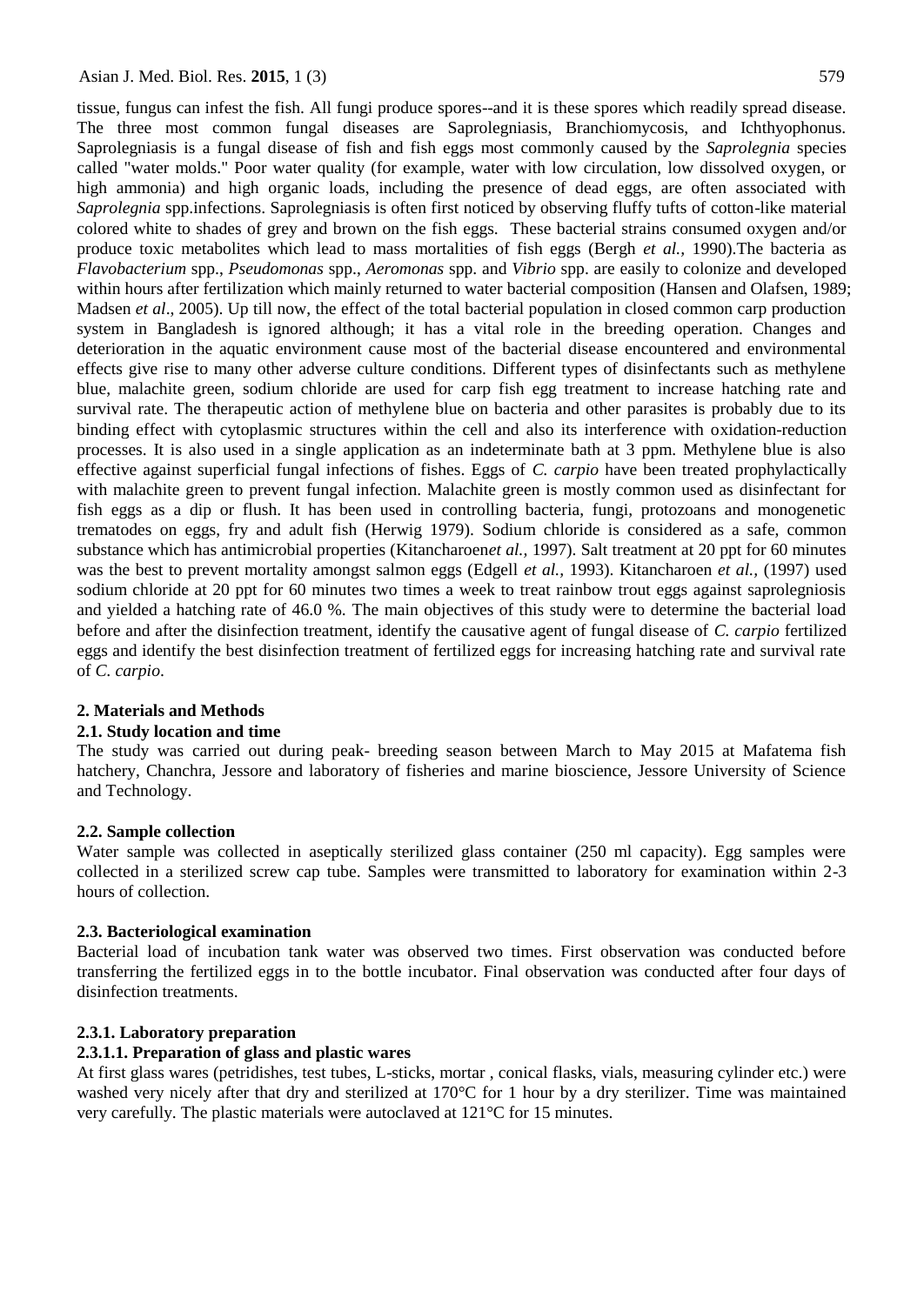### **2.3.1.2. Preparation of physiological saline (PS)**

An amount of 0.85g NaCl was weighed and kept in a measuring flask. It was then filled with distilled water to make the volume 100 ml. This was called physiological saline ( $PS = 0.85\%$  NaCl). Then preparation was mixed nicely by vortex mixer. All the PS was autoclaved at 121°C for 15 min and kept at 4°C for future use.

### **2.3.2. Preparation of agar plates**

TSA media was mainly used as a nutrient medium for bacteria culture. TSA medium was prepared by mixing at the rate of 40 g/L of distilled water in conical flask. Required amount of distilled water was measured in a cylinder. The mixture was heated on a hot plate for few minutes and then autoclave at 121°C. After autoclaving it was placed in clean chamber waited up to cooling to 60°C and then poured to sterile petridishes at an amount of 20 ml. After completion of cooling and solidification, all the TSA Plates were turned upside down.

### **2.3.3. Diluting the bacteria**

Bacteria commonly grow up to densities around  $10^9$  CFU/ml, although the maximum densities vary tremendously depending on the species of bacteria and the media they are growing in. In the present study a 10 fold serial dilutions of the bacteria was prepared to cover the entire probable range of concentrations. Then 0.1 ml of each dilution was transferred to an agar plate, which in effect makes another 10-fold dilution, since the final unit is CFU/ml and only 0.1 ml was streaked.

### **2.3.4. Inoculating the plate**

Spreading in this technique is done using a bent glass rod. Bacterial suspension at 0.1ml was placed in the center of the plate using a sterile pipette. The glass rod is sterilized by first dipping it into a 70% alcohol solution and then passing it quickly through the Bunsen burner flame. The burning alcohol sterilizes the rod at a cooler temperature than holding the rod in the burner flame. Then streak the rod back and forth across the plate working up and down several times. The cover of the petridishes was marked into three divisions corresponding to the designated serial dilution. Each petridishes was replicated three times.

### **2.3.5. Incubation of bacteria**

The petridishes were incubated in an inverted position at 37°C for 24 hours.

### **2.3.6. Colony counting**

The average count of colonies from the designated division of each of the replicates was taken as mean  $\pm$ standard deviation.

### **2.4. Mycological examination**

The infected egg was compressed with a drop of normalsaline between two slide examined at low power magnification. Eggs with hyphae were taken for fungal isolation using Potato dextrose agar (PDA). After three days incubation period at 25°C the fungal growth was observed. Wet smears from the isolated colonies were done and stained with Lactophenol cotton blue for microscopic study.

### **2.5. Disinfection treatment of fertilized eggs of** *C. carpio*

A total of 1g of fertilized common carp eggs (1500 egg g-1) was used for each treatment in triplicate. The number of eggs was calculated from the weight of eggs and expressed as number/g eggs. Three different egg disinfectants with their three different concentration treatments and a control treatment were assigned for that experiment. All treatments were 30 minute bath 1 time/day for four days after fertilization. Disinfection treatment trials of fertilized eggs of *C. carpio* are shown in Figure 1 and Table 1.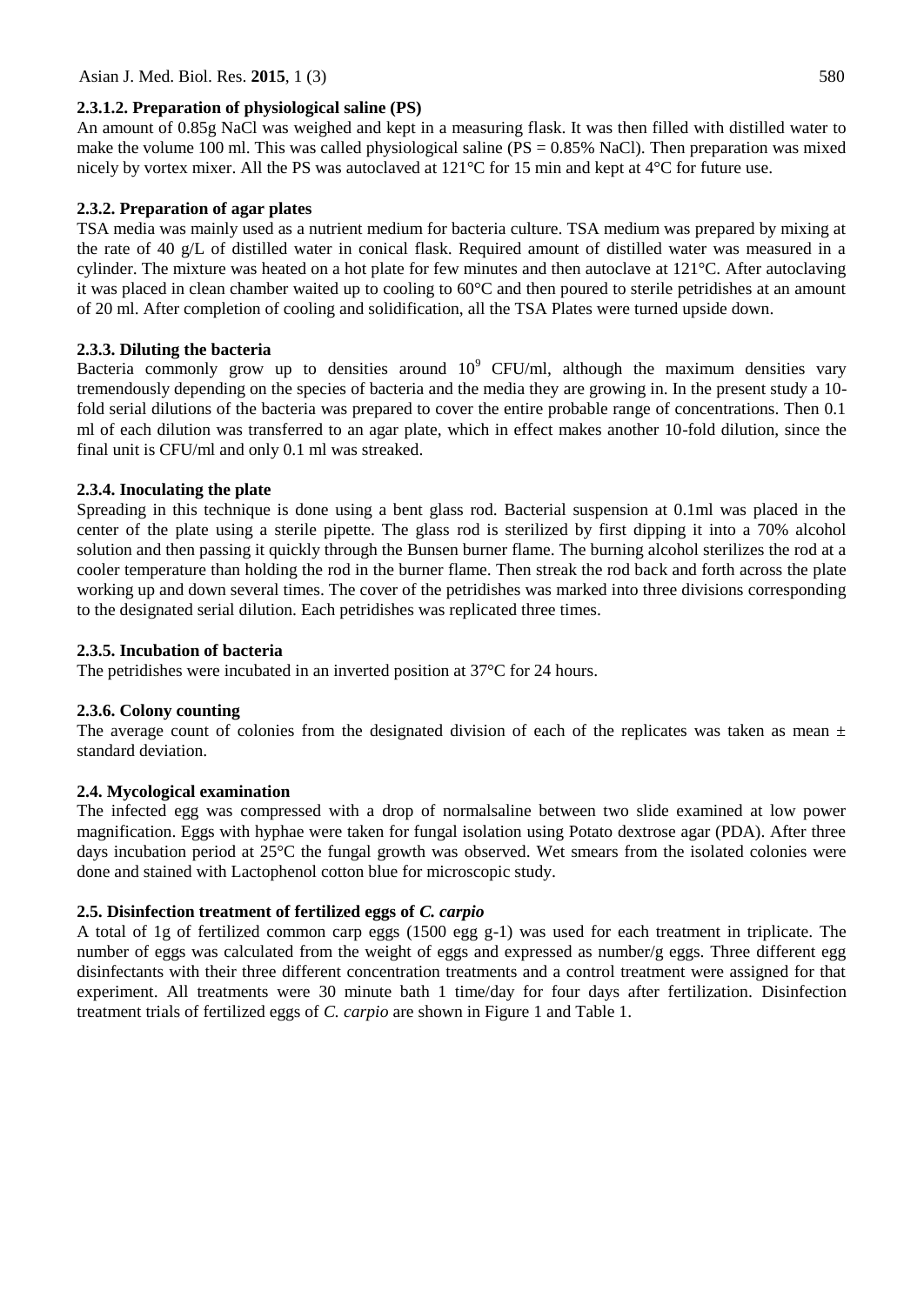

**Figure 1. Disinfection treatment of fertilized eggs.**

**Table 1. Disinfection treatment trials of fertilized eggs of** *C. carpio.*

| Name of chemical | Concentration    | Replication   |
|------------------|------------------|---------------|
|                  | $1mg/L$          | R1            |
|                  |                  | $\mathbb{R}2$ |
|                  |                  | R3            |
|                  | $3 \text{mg/L}$  | R1            |
| Methylene blue   |                  | $\mathbb{R}2$ |
|                  |                  | R3            |
|                  | $5\mathrm{mg/L}$ | $\mathbb{R}1$ |
|                  |                  | $\mathbb{R}2$ |
|                  |                  | R3            |
|                  | $1 \text{mg/L}$  | R1            |
|                  |                  | $\mathbb{R}2$ |
|                  |                  | R3            |
|                  | $3 \text{mg/L}$  | $\mathbb{R}1$ |
| Malachite green  |                  | R2            |
|                  |                  | R3            |
|                  | $5\mathrm{mg/L}$ | R1            |
|                  |                  | R2            |
|                  |                  | R3            |
|                  |                  | R1            |
|                  | $1g/L$           | R2            |
|                  |                  | R3            |
|                  | $2g/L$           | R1            |
| Sodium chloride  |                  | R2            |
|                  |                  | R3            |
|                  | $3g/L$           | R1            |
|                  |                  | $\mathbb{R}2$ |
|                  |                  | R3            |
|                  |                  | $\mathbb{R}1$ |
| No chemical      | control          | R2            |
|                  |                  | R3            |

### **2.6. Estimation of hatching rate**

All other conditions during the experimentation were maintained in same condition. Then hatching rate was determined by the following formula.

Hatching rate (%) =  $\frac{No. \text{ of hatchlings} \times 100}{Total \text{ number of fertilized eggs}}$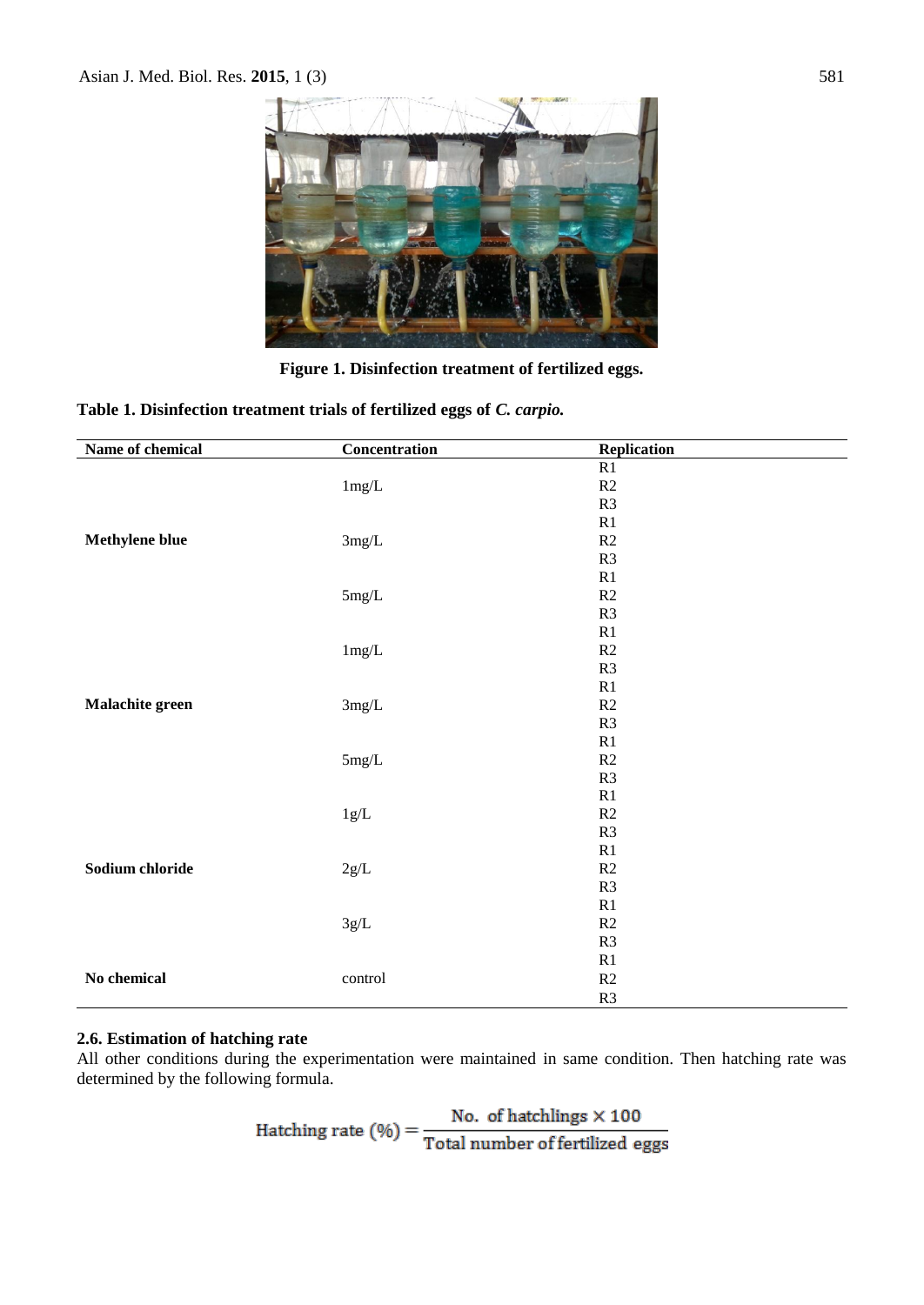# **2.7. Estimation of survival rate**

All other conditions during the experimentation were maintained in same condition. After completion of the experiment at  $4<sup>th</sup>$  day, the survival rate was estimated by using the following formula

Survival rate =  $\frac{\text{No. of hatchlings alive up to 7th day} \times 100}{\text{Total number of hatchlings}}$ 

# **2.8. Statistical analysis**

The results obtained in the experiment were subjected to analysis. Qualitative and quantitative analysis of all kinds of data were carried out. MS Excel was also used for presentation of the tables and graphs obtainable from different types of data. Analysis of variance (One way), Tukey-Kramer Test for differences between means were used to analyze the effect of different disinfectants treatment on hatching and survival rate of common carp (*C. carpio*) eggs by using SPSS 11.5 software. The significance of the data from disinfectants treatment effect were considered significantly different at *P*<0.05.

# **3. Results**

# **3.1. Identification of bacterial load**

At first bacterial load was observed before transferring the fertilized eggs into the bottle incubator. The bacterial load was  $3.4\times10^8$ . After 96 hours treatment the load increased gradually. Among all the treatment the bacterial load varies from  $5.5\times10^8$  to  $13.2\times10^8$ . But in control the bacterial load was increased rapidly 32.7×10<sup>8</sup> (Table 2).

| Name of disinfectant  | <b>Concentration</b> | <b>Mean bacterial</b><br>load at 0 hrs | <b>Mean Bacterial</b><br>load after 96 hrs |
|-----------------------|----------------------|----------------------------------------|--------------------------------------------|
|                       |                      | CFU/ml                                 | CFU/ml                                     |
| <b>Methylene blue</b> | 1mg/1                |                                        | $10.2\times10^{8}$                         |
|                       | 3mg/1                |                                        | $7.5 \times 10^8$                          |
|                       | 5mg/1                |                                        | $6.5 \times 10^{8}$                        |
| Malachite green       | $1 \text{mg}/1$      |                                        | $13.2\times10^{8}$                         |
|                       | 3mg/1                | $3.4 \times 10^8$                      | $7.6 \times 10^8$                          |
|                       | 5mg/1                |                                        | $5.5 \times 10^8$                          |
| Sodium chloride       | 1g/l                 |                                        | $8.4 \times 10^{8}$                        |
|                       | 2g/l                 |                                        | $6.7\times10^{8}$                          |
|                       | 3g/l                 |                                        | $5.9 \times 10^8$                          |
| Control               |                      |                                        | $32.7\times10^{8}$                         |

### **Table 2. Bacterial load before and after disinfection treatment.**

# **3.2. Mycological findings**

The infected fertilized eggs in hatching containers appeared as tuft hairy like surrounded with a white cottony envelope. It didn't hatching and capitulated within 48-50 hrs. Microscopically, the infected eggs showed highly branched non septated hyphae with presence of zoosporongia. The fertilized eggs in the hatching containers (incubators) were surrounded by a cloudy white cottony envelope. All affected eggs appear as hairy balls with tuft hair like outgrowths. Wet mounts of infected egg showing highly branched non septated hyphae with the presence of zoosporongia. That sharply indicated that the fungas was *saprolegnia* spp. (Figure 2).





**Figure 2.** *Saprolegnia* **spp.**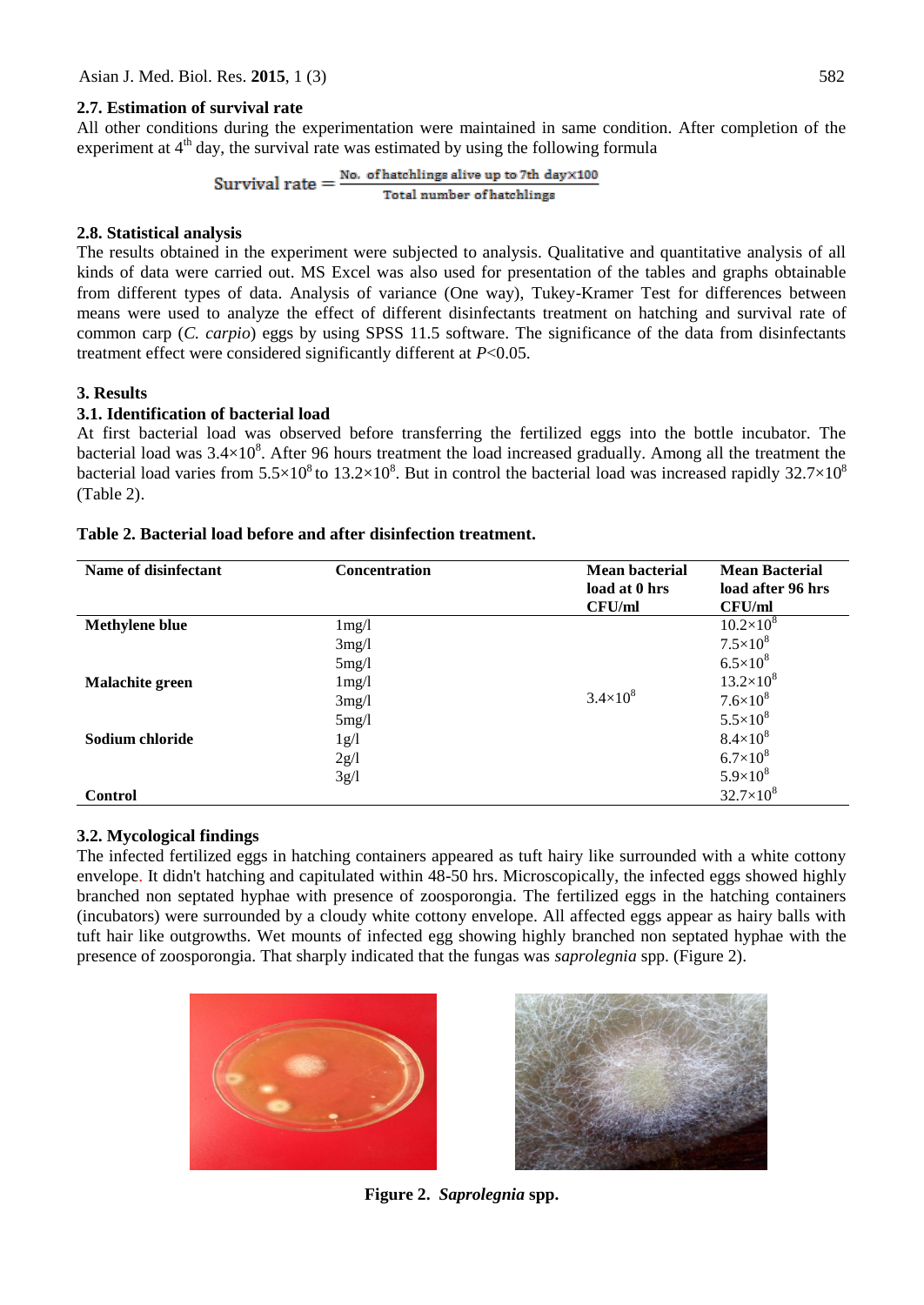#### **3.3. Effect of disinfectants on hatching rate of** *C. carpio* **eggs**

*C. carpio* eggs were disinfected by three types of disinfectant with three different concentrations in each. The hatching rate of *C. carpio* eggs are shown in the following Figure3, 4 and 5. The hatching rate ranged from 82·66±4·50% to 95·33±2·08% for three different concentrations of methylene blue and among the three different concentration of methylene blue 1mg/L showed the highest hatching rate (95·33±2·08%)(Figure 3). Methylene blue at the concentration of 1mg/L has significant difference (*P<0.05*) with 5mg/L concentration of methylene blue. The hatching rate ranged from 79·66±3.51% to 88.00±2.64 % for three different concentrations of malachite green and 3mg/L showed the highest hatching rate  $(88.00\pm 2.64\%)$  (Figure 4). Malachite green at the concentration of 3mg/L has significant difference  $(P<0.05)$  with 5mg/L concentration of malachite green. The hatching rate ranged from 59.66±6.11% to 92.33±4.04% for three different concentrations of sodium chloride and  $1g/L$  showed the highest hatching rate (92.33 $\pm$ 4.04%) (Figure 5). Sodium chloride at the concentration of 1g/L has significant difference (*P<0.05*) with 2mg/L and 3g/L concentration of sodium chloride. The hatching rate in the control group was 71·66±2·08%. Methylene blue at 1mg/L treatment showed significantly higher  $(P<0.05)$  hatching rate  $(95.33\pm2.08)$  (Figure 6).



**Figure 3. Relationship between concentration of methylene blue and hatching rate of** *C. carpio* **eggs.**



**Figure 4. Relationship between concentration of malachite green and hatching rate of** *C. carpio* **eggs.**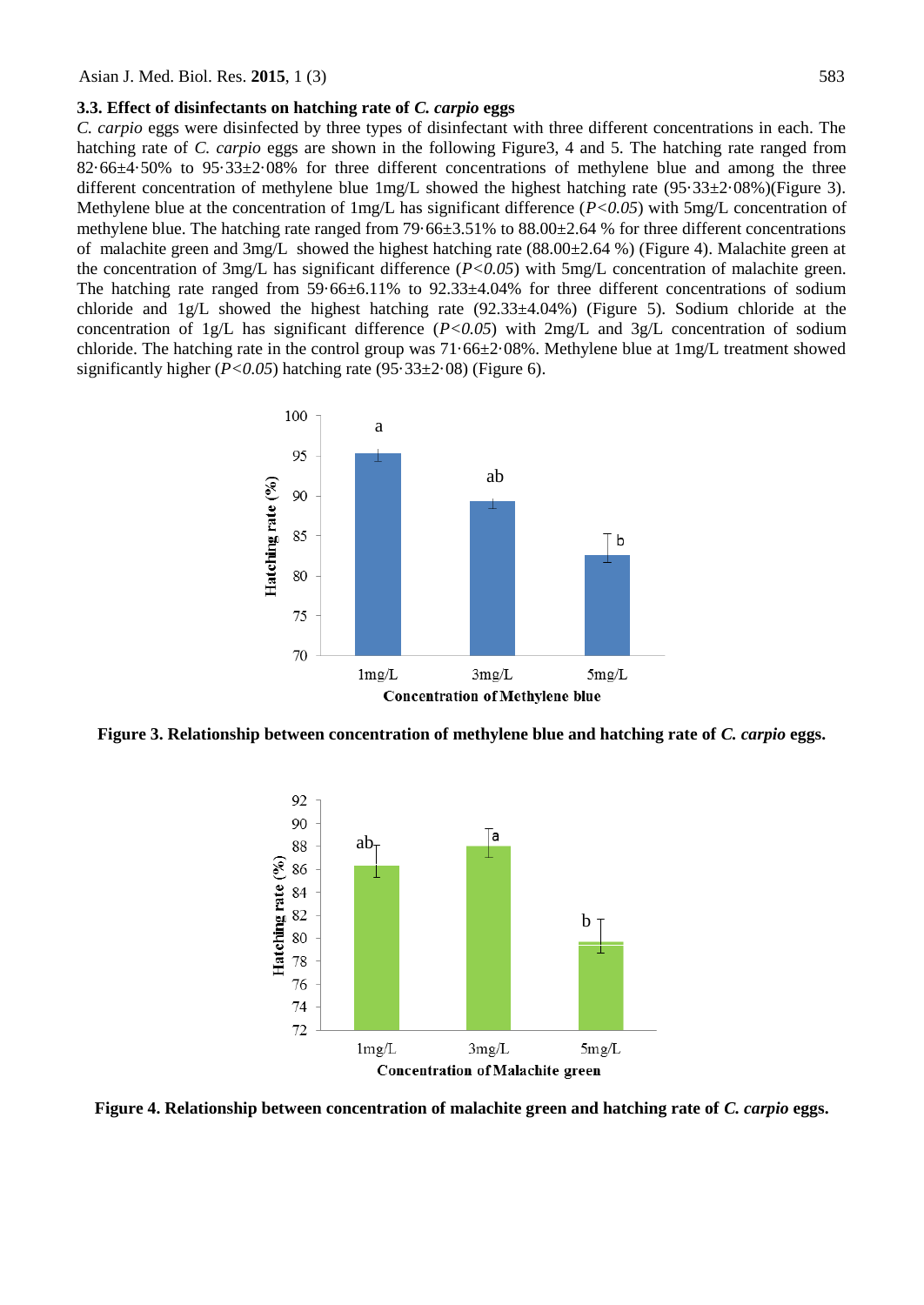

**Figure 5. Relationship between concentration of sodium chloride and hatching rate of** *C. carpio* **eggs.**



**Figure 6. Hatching rate of common carp eggs in different disinfection treatment**

#### **3.4. Effect of disinfectants on survival rate of** *C. carpio larvae.*

The survival rate ranged from  $77.66\pm6.80\%$  to  $95.00\pm4.35$  % for three different concentrations of methylene blue and among the three different concentration of methylene blue 1mg/L showed the highest survival rate (95·00±4.35 %) (Figure 7). Methylene blue at the concentration of 1mg/L has significant difference (*p<0.05*) with 5mg/L concentration of methylene blue. The survival rate ranged from 67.00±2.64% to 75.00±3.00 % for three different concentrations of malachite green and 3mg/L showed the highest survival rate (75.00±3.00 %)(Figure 8). Malachite green at the concentration of 3mg/L has significant difference (*P<0.05*) with 1mg/L concentration of malachite green. The survival rate ranged from  $51.66\pm4.93\%$  to  $87.00\pm6.24\%$  for three different concentrations of sodium chloride and 1g/L showed the highest survival rate (87.00±6.24%)(Figure 9). sodium chloride at the concentration of 1g/L has significant difference (*P<0.05*) with 2g/L and 3g/L concentration of sodium chloride. The survival rate in the control group was  $45\pm1\%$ . Methylene blue at the concentration of 1mg/L treatment showed significantly higher (*P<0.05*) survival rate (95·33±2·08) (Figure 10).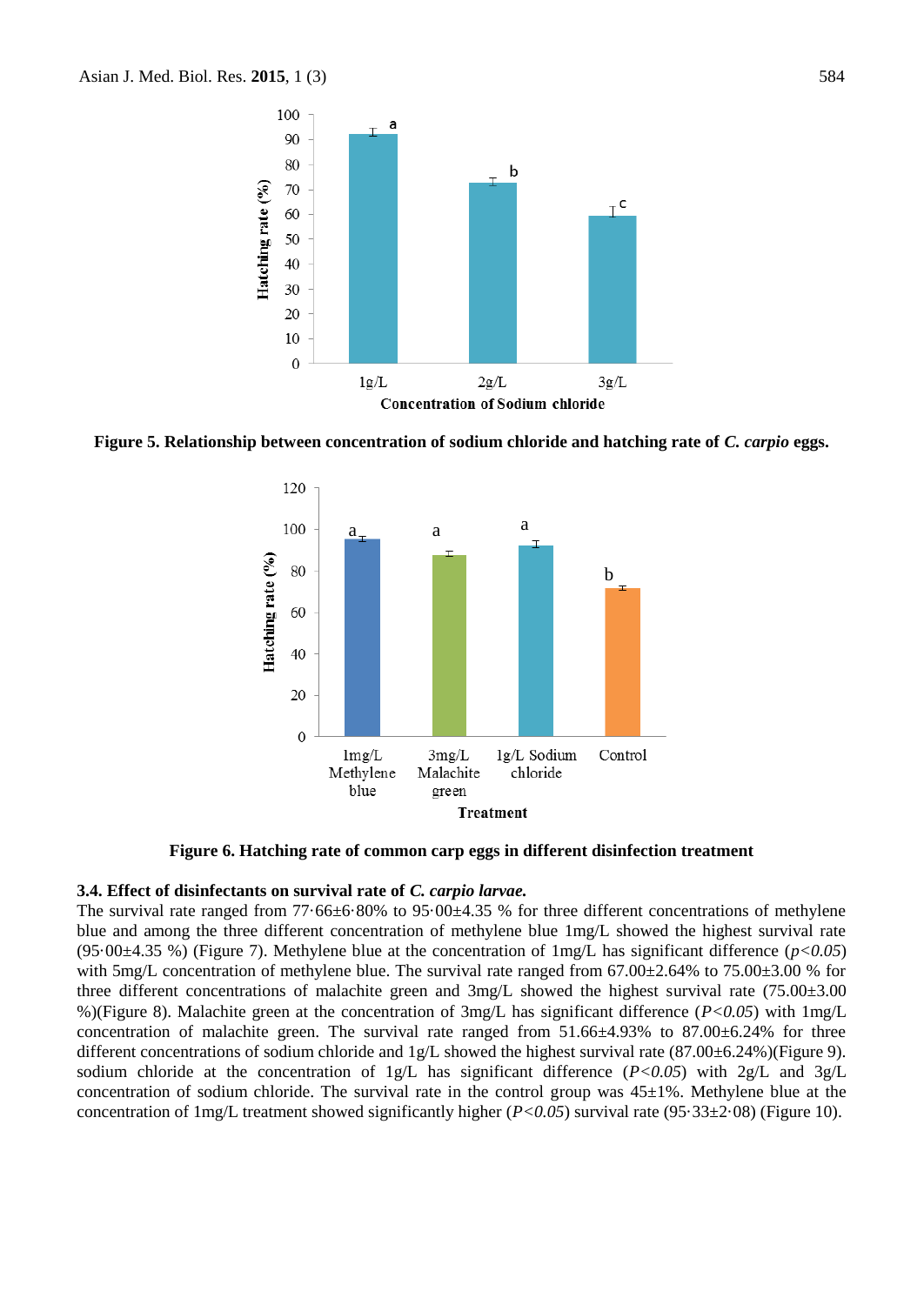

**Figure 7. Relationship between concentration of methylene blue and survival rate of** *C. carpio* **larvae.**



**Figure 8. Relationship between concentration of malachite green and survival rate of** *C. carpio* **larvae.**



**Figure 9. Relationship between concentration of sodium chloride and survival rate of** *C. carpio* **larvae.**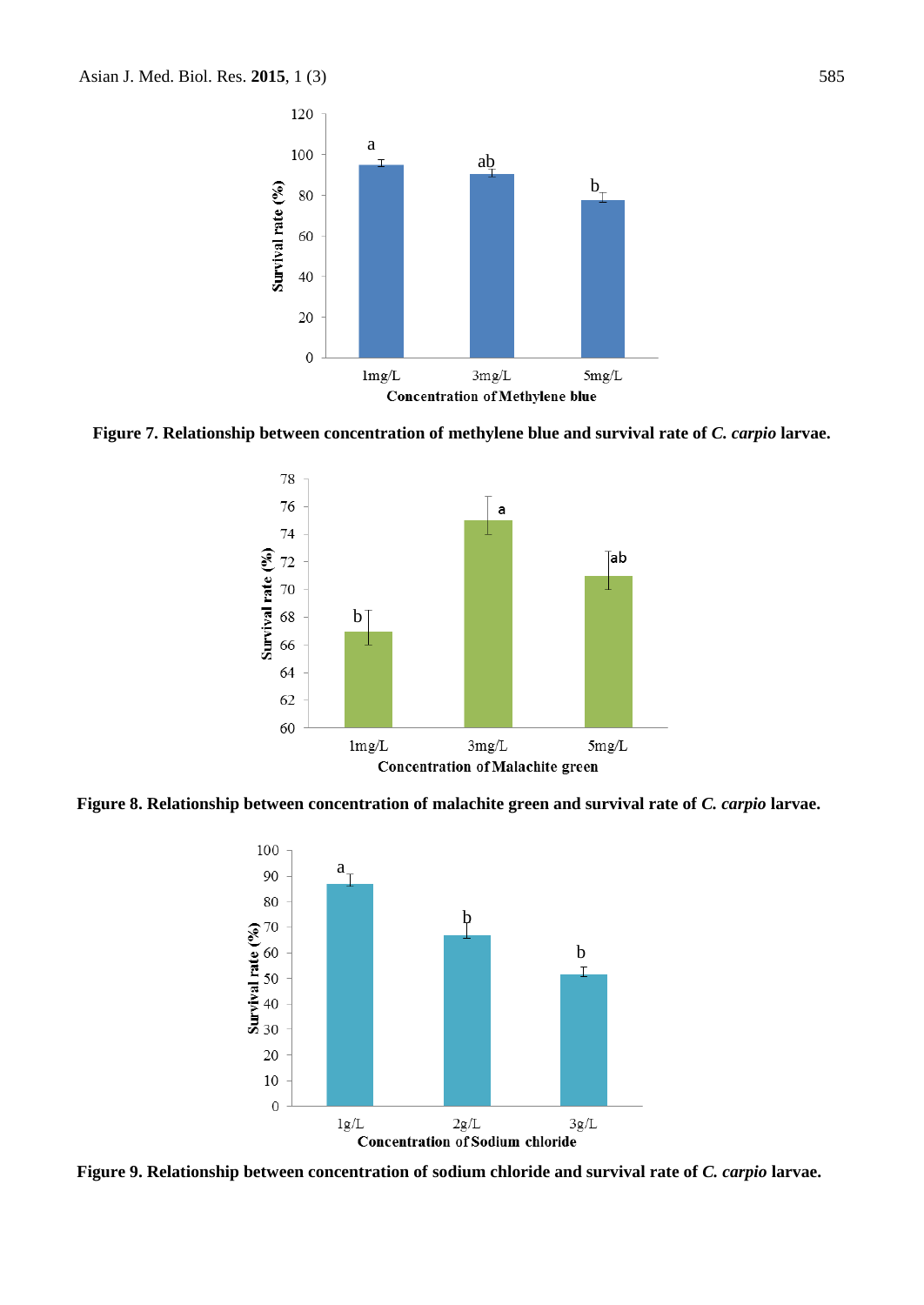

**Figure 10. Survival rate of common carp larvae in different disinfection treatment.**

### **4. Discussion**

Increasing bacterial load is one of the important factors for decreasing larval survivability. For decreasing bacterial load different types of disinfectants are used. In the present study three different disinfectants with their three different concentrations were used for treatment trial. In the present study, the total bacterial count fluctuated between  $3.4\times10^8$  CFU/ml at initial time of incubation and  $32.7\times10^8$  CFU/ml after 2 days of hatching. There were 8.8 times average increase in bacterial population. It also found in the experiment that CFU/ml decrease with the increase of disinfectants concentration. Disinfectants reduce bacterial load through washing egg and other debris and treated water but due to continuous flowing water in incubation bottle bacterial load reduced as compare to control after four days but was not sufficient as bacterial load was  $3.6\times10^8$  in supply water. Yahya *et al.*, (2014) also found bacterial load  $4.2 \times 10^{10}$ CFU/ml after 24 hours of fertilization and  $48 \times 10^{10}$ CFU/ml after 4 days of incubation till hatching. Mohan and Choudhary (2010) reported that at common carp hatching unit the bacterial count was about  $40.66 \times 10^2$  colonies ml<sup>-1</sup> and after hatching rose to reach to  $846.25\times10^2$  colonies ml<sup>-1</sup>. Hansen and Olafsen (1989) found that the viable bacterial counts were  $10^3$ /ml before hatching and rose to 10<sup>6</sup> /ml after 2 days of hatching in water pool of hatching unit of *Gadusmorhua* due to hatching egg, debris and release of inorganic and organic substance. While, the total bacterial count was  $10<sup>2</sup>$ -10<sup>5</sup>cfu/ml in rainbow trout rearing pond water (Diler *et al.*, 2000). Embryos and hatchlings mass mortalities were recorded when the bacterial count more than  $1800 \times 10^2$  colonies ml<sup>-1</sup>. Fish egg shell is composed mainly of glycol-proteins which are chemo-attractive for bacterial colonization. The massive growth of bacteria on eggs shell result in hypoxia, accumulation of lactic acid and death of fish eggs. Beside, excessive bacterial colonization may penetrate the egg shell or produce toxic metabolites that damage the chorion (Hansen and Olafsen., 1989).

Fungal infection of eggs has been reported in different fish species (Cao *et al.,* 2012; Czeczuga *et al.,* 2005). Padmakumar *et al.,* (1985) found that fungal infected common carp eggs were enveloped with a cloudy cover and did not hatch and succumbed in 12-36 hrs. Thoen *et al.,* (2011) noticed that the live egg contact with dead infected salmon egg had developed foci of white discoloration then death with total whitening. *Saprolegnia* species were grown on a surface of egg shell which affected it by direct adhesion mechanism. The mass mortality was recorded during the hatching period caused by oxygen Withdrawal (Espeland *et al.,* 2004). In the present study it has been confirmed by fungal isolation and microscopic studies where the infected *C. carpio*  eggs showed numerous fungal hyphae attached to the outer surface of the whole eggs besides pores in the inner envelope with focally invaded to the cytoplasm. This result is in agreement with the work of Hanjavanit *et al.,* (2008) and Paxton and Willoughby (2000) recorded that histopathological examination of infected eggs showed numerous fungal hyphae on the outer surface of the eggs and may penetrate the egg envelope and in some cases infected eggs showed germinated zoospores in the cytoplasm. This may return to the characterization of damaged dead egg or degradation of the egg envelope structural components by fungi released enzyme that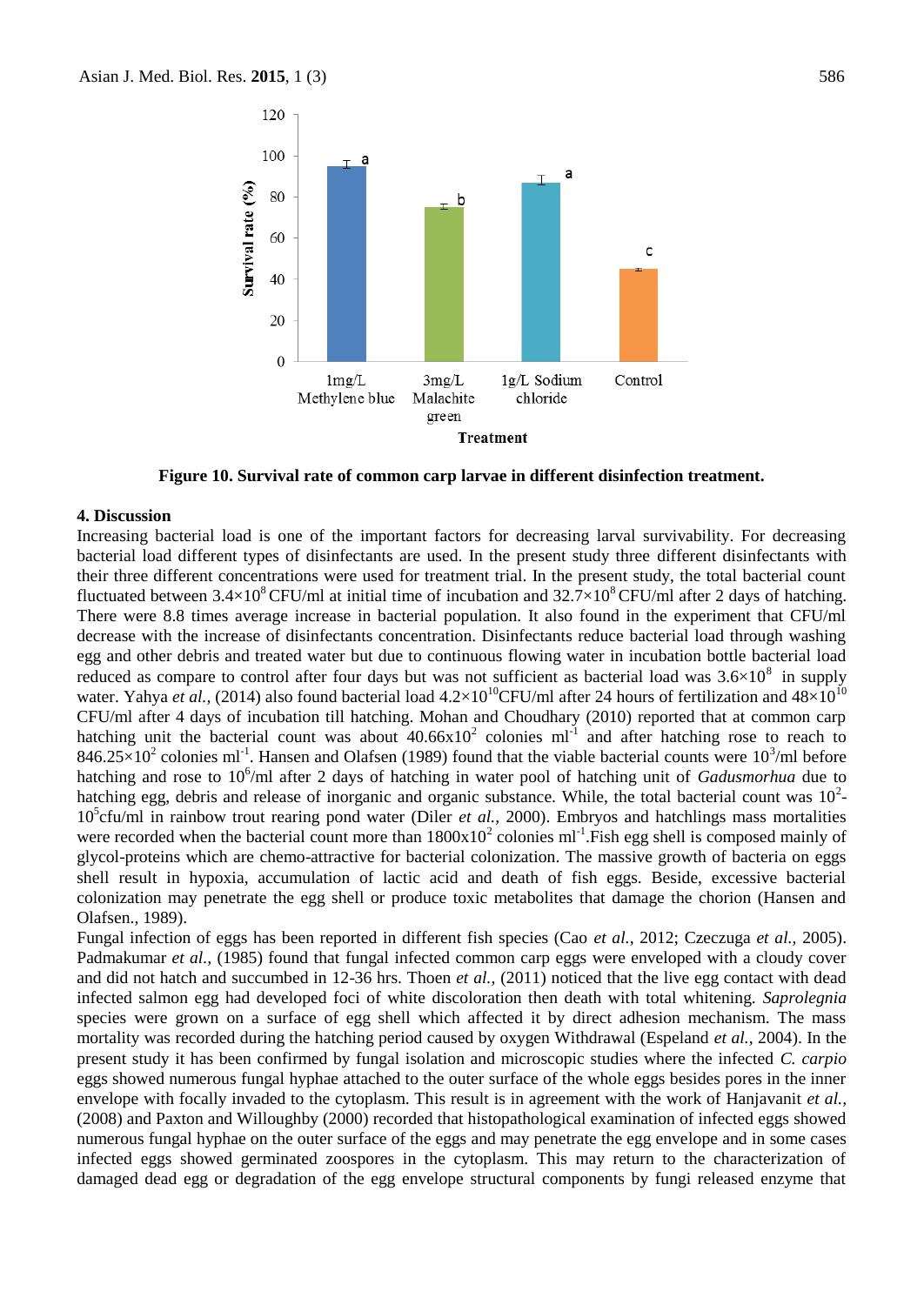facilitate hyphae penetrated across the egg envelope and accumulated in the cytoplasm (Rand *et al.,* 1992). In the hatchery, fungal infection could be a significant cause of mass mortality in *C. carpio* eggs especially in the presence of dead eggs and high organic matter which considered as good media for these pathogens. Without disinfectant treatment, these pathogens can rapidly overgrow leading to reduce the hatching rates in hatcheries.

In the present study three different disinfectants with their three different concentrations were used for common carp egg treatment to increase the hatching rate. Among all the treatment 1mg/L methylene blue, 3mg/L malachite green and 1g/L sodium chloride showed better hatching rate  $95.33\pm2.08\%$ ,  $88.00\pm2.64$  % and 92.33±4.04% respectively. This confirmed the report of Yahya *et al.* (2013) that sodium chloride disinfectant treatment at the rate of 1.5/L showed significantly higher hatching rate  $(77.17\pm1.81\%)$ . Sodium chloride is considered as a safe, common substance which has antimicrobial properties (Kitancharoen *et al.,* 1997). Edgell *et al.,* (1993) found that salt treatment at 20 ppt for 60 minutes was the best to prevent mortality amongst salmon eggs. The lists of fungal treatment medicine are also found in Chowdhury *et al.,* (2015). Kitancharoen *et al,.*( 1997) used sodium chloride at 20 ppt for 60 minutes two times a week to treat rainbow trout eggs against saprolegniosis and yielded a hatching rate of 46.0 %. Salmonid and coregonid fishes treated by dipping in solutions of 20 to 50 g/l sodium chloride (Citek *et al.,* 1997). Bolivar *et al.,* (2001) worked on effect of methylene blue and sodium chloride on the bacterial load in the transport water with Nile tilapia (*Oreochromis niloticus* L.) fingerlings. In that study they found that the highest percentage survivability (99.6%) was found in 1mg/L of methylene blue treatment, followed by treatment 2 (99.4%), then by treatments 4 and 3 with 99.3% . Treatment 1 had the lowest survival rate with 99.2%.

In the present study among all the treatment 1mg/L methylene blue showed the highest survival rate (95·00±4.35 %) of common carp larvae. This result tallies with the work of Bolivar *et al.,* (2001) that 1mg/L of methylene blue showed the highest survival rate (99·6%) among all the treatment trial. In the present study sodium chloride also show the better survival rate of common carp larvae. Among three different concentration of sodium chloride disinfectants 1g/L sodium chloride show better survival rate (87.00±6.24%). This confirmed the report of Yahya *et al.,* (2013) that sodium chloride disinfectant treatment at the rate of 1.5/L showed significantly higher survival rate (83.98±1.34%). Sodium chloride is considered as a safe, common substance which has antimicrobial properties (Kitancharoen *et; al* 1997). Edgell *et al.* (1993) found that salt treatment at 20 ppt for 60 minutes was the best to prevent mortality amongst salmon eggs. Kitancharoen *et al.*( 1997) used sodium chloride at 20 ppt for 60 minutes two times a week to treat rainbow trout eggs against saprolegniosis and yielded a hatching rate of 46.0 %.Salmonid and coregonid fishes treated by dipping in solutions of 20 to 50 g/l sodium chloride (Citek *et al.,* 1997).

#### **5. Conclusions**

The fungi*Saprolegnia* spp. fungus commonly attack the *C. carpio* fertilized eggs during the incubation period. High egg densities, organic matter in fish hatcheries beside the regular removal of dead eggs, as they are considered the basic environment for microbial overgrowth which hamper egg development and subsequently affect hatching and larval survival rates. Treatment of methylene blue at 1mg/L, malachite green at 3mg/L and sodium chloride at 1 g/L for 30 min. bath daily for 4 days showed significantly (*P<0.05*) higher hatching rate and survival rate.

### **Conflict of Interest**

None to declare.

### **References**

- Aguirre W and SG Poss, 2000. *Cyprinus carpio* non-indigenous species in the gulf of MexicoLinnaeus. 1758. Ecosystem-gulf statesmarine fisheries commission (GSMFC).http://nis.gsmfc.org/nis\_factsheet.php?toc.
- Bergh Q, GH Hansen and A Jelmert, 1990. Bacterial diseases of eggs and yolk sac larvae of halibut (*Hippoglossus hippoglossus* L.): Characterization and experimental infection. International Council for the Exploration of the Sea.
- Bolivar BR, DMA Aragones and G Garcia, 2001. Effect of methylene blue and sodium chloride on the bacterial load in the transport water with Nile tilapia (*Oreochromis niloticus*) fingerlings.
- Cao H, WS Xia, W Zhang, S He, R Wei, L Lu and X Yang, 2012. *Saprolegnia* pathogen from Pengzecrucian carp (*Carassiusauratus* var. Pengze) eggs and its control with traditional Chinese herb. The Israeli Journal of Aquaculture-Bamidgeh, 64: 1-7.